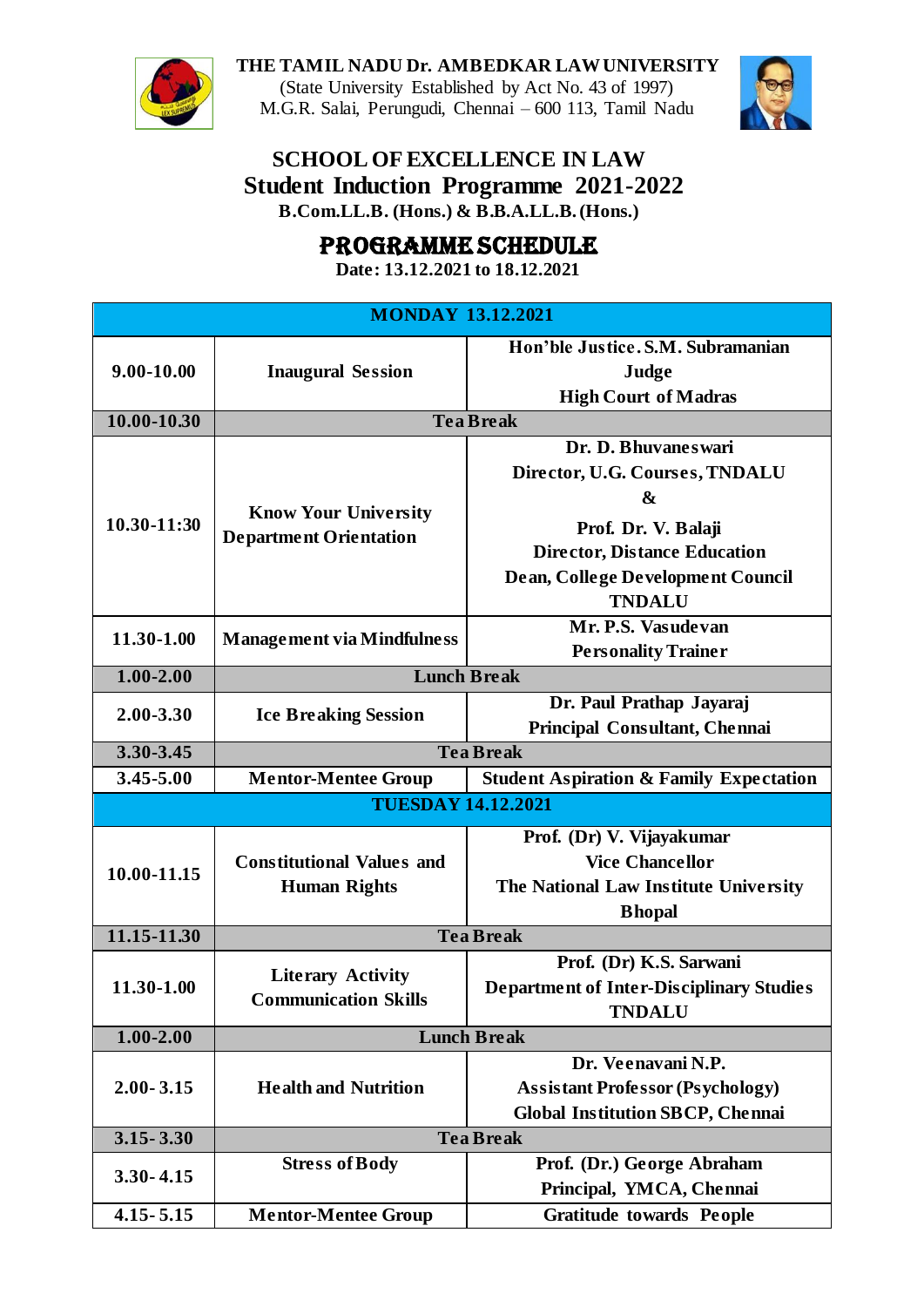| <b>WEDNESDAY 15.12.2021</b> |                                                                                                     |                                                                                                                          |  |  |
|-----------------------------|-----------------------------------------------------------------------------------------------------|--------------------------------------------------------------------------------------------------------------------------|--|--|
| $10.00 - 11.15$             | <b>Orientation</b><br><b>Moot Court Association</b><br>(MCA)<br><b>Enriching the Advocacy Skill</b> | Dr. P. Brinda<br><b>Faculty Coordinator</b><br>MCA & Team, TNDALU                                                        |  |  |
| $11.15 - 11.30$             | <b>Tea Break</b>                                                                                    |                                                                                                                          |  |  |
| 11.30-1.00                  | <b>Literary Activity-Word</b><br><b>Association and Word Power</b>                                  | Mrs. G. Reeta Bai<br>Soft Skill Trainer, Chennai                                                                         |  |  |
| $1.00 - 2.00$               | <b>Lunch Break</b>                                                                                  |                                                                                                                          |  |  |
| $2.00 - 3.15$               | <b>Alumni's Reminiscence</b>                                                                        | <b>Alumni</b> of TNDALU                                                                                                  |  |  |
| 3.15-3.30                   | <b>Tea Time</b>                                                                                     |                                                                                                                          |  |  |
| 3.30-4.15                   | <b>Importance of Health and</b><br><b>Fitness in Professional</b><br><b>Carrier</b>                 | Dr. Radhika Bharat<br><b>Founder and COE</b><br><b>Emerging Fit Physiotherapy</b><br>& Rehab. Centre, Chennai            |  |  |
| $4.15 - 5.15$               | <b>Mentor-Mentee Interaction</b>                                                                    | <b>Needs of self and body</b>                                                                                            |  |  |
|                             | <b>THURSDAY 16.12.2021</b>                                                                          |                                                                                                                          |  |  |
| $10.00 - 11.15$             | <b>Library Orientation</b>                                                                          | Dr.A. Bhagavathi<br><b>Assistant Librarian (SG)</b><br><b>TNDALU</b>                                                     |  |  |
| $11.15 - 11.30$             | <b>Tea Break</b>                                                                                    |                                                                                                                          |  |  |
| 11.30-1.00                  | <b>Seven Steps to Mastery</b>                                                                       | Mr. Bhaskar Rajaratnam<br><b>Wholistic Space DesignConsultant</b><br><b>Chennai</b>                                      |  |  |
| $1.00 - 2.00$               | <b>Lunch Break</b>                                                                                  |                                                                                                                          |  |  |
| $2.00 - 3.15$               | <b>Cyber Crimes and its</b><br>pre ventive measures                                                 | Dr. Latha Subramanian<br><b>Assistant Professor</b><br><b>Department of Criminology</b><br>University of Madras, Chennai |  |  |
| 3.15-3.30                   | <b>Tea Time</b>                                                                                     |                                                                                                                          |  |  |
| $3.30 - 4.15$               | <b>Mentor-Mentee Interaction</b>                                                                    | <b>Peer Pressure</b>                                                                                                     |  |  |
| $4.15 - 5.15$               | <b>Physical Activity</b>                                                                            | Dr. K. Paramasiyam<br><b>Assistant Director (SS)</b><br><b>Physical Education</b><br><b>TNDALU</b>                       |  |  |